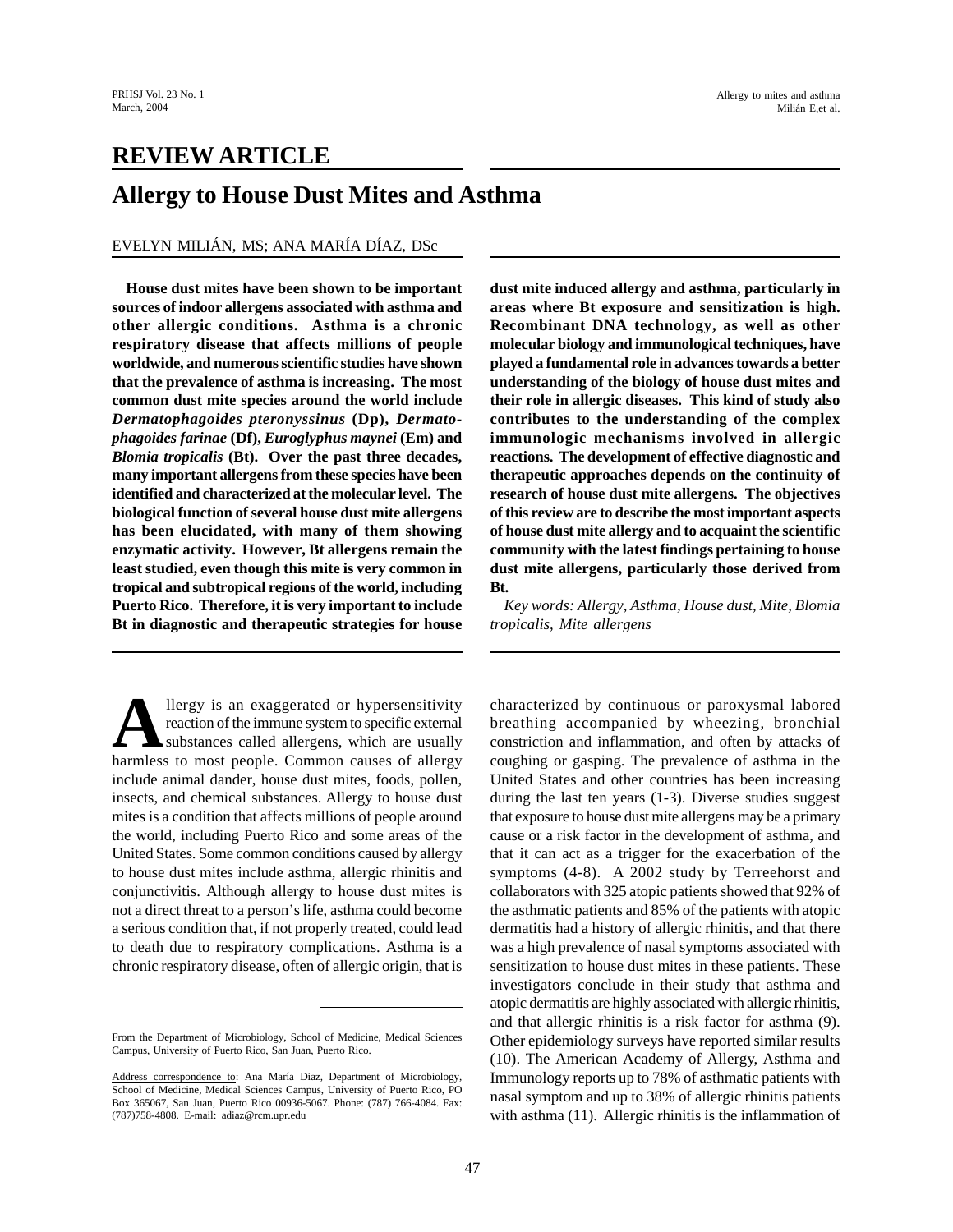the mucous membrane of the nose as a result of exposure to an allergen. It is a very common condition not as serious as asthma, but very debilitating and with a negative impact in the quality of life of the affected person. Allergic rhinitis caused by house dust mites is perennial, with symptoms appearing continuously or intermittently all throughout the year. People with allergic rhinitis or asthma often have a family or personal history of atopy. Atopy is the increased tendency, with a genetic origin, to produce immediate hypersensitivity reactions usually mediated by immunoglobulin E (IgE) antibodies against normally harmless substances. Diverse scientific studies propose the atopy concept as the basis for a connection among allergic conditions such as atopic dermatitis, allergic rhinitis, asthma and conjunctivitis (9). Allergic conjunctivitis is the inflammation of the conjunctive membrane of the eye caused by airborne allergens that invade it, and atopic dermatitis is the inflammation of the skin as a result of a hypersensitive reaction.

The onset of allergic rhinitis and asthma usually occur during childhood, adolescence or early adulthood. Symptoms may decrease in older people, but more often persist throughout their lifetime (11). Allergic and asthmatic people have to deal with their conditions in a daily basis, seeing their energy and productivity levels negatively affected and, therefore, their overall daily performance as well. Moreover, these conditions require scheduling frequent visits to their allergists and doctors, often having to take time from school and work. Allergic rhinitis and asthma may also influence adversely over other common activities such as sleeping, learning and social interactions. Therefore, not only is the physical state of the person adversely affected but the emotional well-being as well.

The development of allergy starts when the individual is in contact with the allergen for the first time and becomes hypersensitive to it. When the allergen invades the mucous membrane of the nasal passages an immediate allergic response occurs. The most accepted mechanism indicates that the allergen is presented to T helper-2  $(T<sub>H</sub>2)$ lymphocytes by antigen presenting cells (APC), and the  $T<sub>H</sub>$ 2 cells respond by releasing cytokines such as interleukin-4 (IL-4) and interleukin-5 (IL-5) which attract inflammatory cells to the airways, such as the mast cells, basophils, and eosinophils.  $T_H^2$  cells activate B cells of the immune system, which produce a specific antibody, IgE, which is overproduced in subsequent allergic reactions. IgE antibodies attach to membrane receptors in mucosal mast cells and activate them. The allergen binds those antibody molecules causing the release of mast cell granules to the outside of the cell. These granules contain chemical inflammatory substances such as histamine and leukotrienes, which trigger the array of symptoms that comprise the allergic reaction. At the same time, mast cells secrete IL-4, which stimulates B cells to produce more IgE. In chronic allergic asthma the allergen induces activation of submucosal mast cells in the lower air passages, leading to bronchial constriction and an increase in fluid and mucus secretions which make breathing more difficult. These phenomena are a result of a late-phase reaction, characterized by the continuous synthesis and release of chemical mediators such as cytokines and leukotrienes from the activated mast cells and eosinophils. Mast cells also secrete IL-5, which further stimulates eosinophils for their release of more inflammatory mediators. In chronic allergic rhinitis occurs a similar late-phase reaction (11- 14).

It is not well known what structural features or what functional properties of allergens confer them the capacity to modulate the immune response toward the  $T_H^2$  cell activation, which stimulates an IgE response (15, 16). However, although much research is still necessary, it has been observed that many common allergens share typical characteristics such as enzymatic activity, relatively low molecular weight (less than 60-70 kDa) and high solubility. Moreover, it has also been shown that factors extrinsic to the allergen are involved, such as genetic predisposition to overproduce IgE (atopy) and the particular immune response of the individual, the nature or degree of exposure to the allergen and other environmental factors (2, 16, 17).

The most common symptoms of allergic rhinitis and allergic asthma caused by inhaled house dust mite allergens include sneezing, itchy eyes, ears and nose, local edema, nasal secretions, nasal congestion, itchy palate and throat, cough, shortness of breathing, and wheezing. Allergy to house dust mites can be diagnosed in several ways. Probably the most common method is a skin-prick test, where the patient is pricked usually in the upper arm with small amounts of different allergen extracts to evaluate the reaction to them. Allergen extracts have been traditionally prepared from natural materials and, although the quality of natural allergen extracts has improved much during the past two decades, there are several disadvantages associated to them. First, they may contain nonallergenic proteins and other molecules, such as proteolytic enzymes which may cause degradation and loss of potency in the extract. Second, they may vary in allergen composition and content. Third, they may be contaminated with allergens from other sources (18). This scenario is where recombinant allergens come to play a role making it possible to design diagnostic tests which are more allergen-specific and therefore, more tailored to the patient's allergic profile. Another diagnostic approach is measuring the levels of IgE antibodies specific for a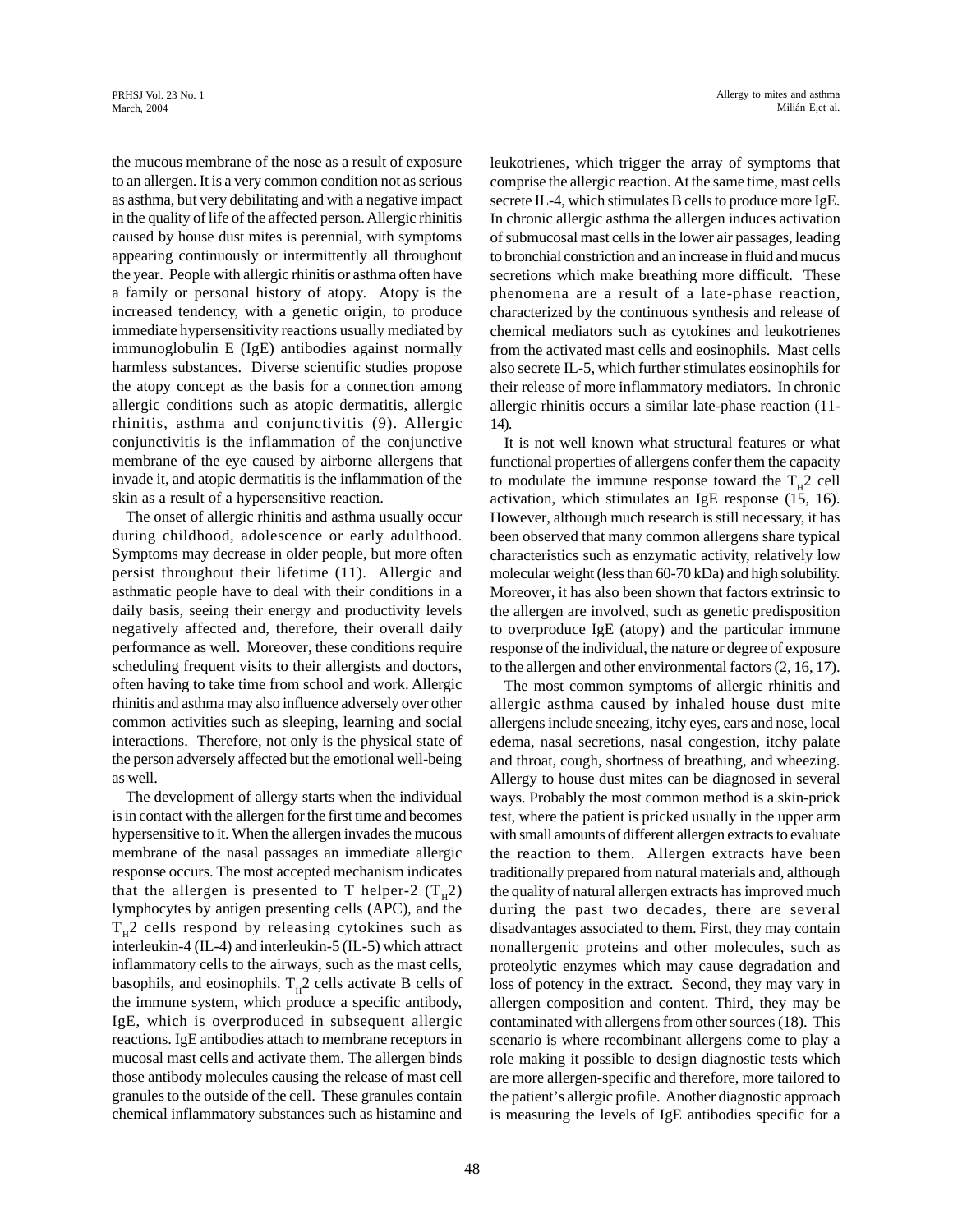particular allergen through tests such as Enzyme-Linked Immunosorbent Assay (ELISA) or Radioallergosorbent test (RAST). In ELISA the IgE binding is detected by a colored reaction product while in RAST a radioactively labeled allergen is used.

Many scientists agree that the prevalence of house dust mite allergy and asthma has been increasing worldwide during the last decades. Although there is controversy regarding the causes for this increase, it is generally believed that the causes might be among factors in the environment (19). It is often proposed that these factors probably have to do with changes in lifestyles and housing in developed countries, particularly in Western societies. For example, exposure to house dust mite allergens may be increasing due to spending more time indoors, more insulation and central heating, reduced ventilation for energy saving, and carpeting in homes, making them an ideal habitats for dust mites (2, 4, 8, 11, 20). A study of 1993 in southern Puerto Rico showed that there was a significant association between hospitalizations due to asthma exacerbations and an increased precipitation and decreased wind velocity (21). This finding lead the investigators to conclude that asthmatics living in tropical islands such as Puerto Rico might be affected by an additive effect of pollutants transported in air currents. Environmental, genetic and socio-psychological factors may be interrelated and involved in the immune response to allergens, but conclusive knowledge in these areas is still under scientific scrutiny. Therefore, it is imperative to continue researching to understand the biology of house dust mites and their allergens, the immune response to them, and to find better strategies toward the control of these microorganisms and the treatment of the conditions they cause.

#### **House Dust Mites**

House dust mites belong to the phylum Arthropoda (i.e., animals with external skeletons and jointed limbs), subphylum Chelicerata, class Arachnida, order Acari, and sub-order Astigmata (lacking specialized respiratory organs) (22, 23). Contrary to what some people might believe, house dust mites are not closely related to insects, which belong to subphylum Uniramia. The morphology and physiology of house dust mites differ greatly from those of insects. For this reason, common insecticides used successfully to kill insects are ineffective for controlling house dust mite populations (23). These microorganisms usually measure between 0.1 to 0.6 mm, so they are not visible to the unaided eye, for proper identification at least 10X magnification lens are necessary. Their bodies are oval-shaped and creamy to translucent white, and they have eight legs. The reproduction of house dust mites is sexual, with mating of a male and a female. The life cycle of house dust mites starts with the fertilized female laying a couple of eggs per day. Six-legged larvae hatch from the eggs and remain active for some time, then shed their integuments and become eight-legged resting protonymphs. The protonymphs also shed their integuments and become larger active tritonymphs. Finally, the tritonymphs undergo another shedding of skin developing into active adult mites (24-27). The period of time of this developmental cycle is uncertain, fluctuating from 2 to 6 weeks. The number of eggs a female may lay is also unclear, but it is estimated between 40 to 100 eggs over a six-week lifespan. Adult house dust mites may live between 2 to 5 months, depending on the environmental conditions. These microorganisms feed mainly from skin scales shed by humans and their pets, which are colonized by fungi, yeasts and bacteria, although they may also take advantage of other organic detritus that accumulates in homes (4, 10). Competing or predating interactions between house dust mites and fungi are not clearly defined, but it was traditionally thought that fungi enhance rates of mite population increase (27). Therefore, an approach considering fungi as a biotic factor for the control of house dust mites seems of little relevance yet. However, more research is necessary in this area and in the possibility of competitive interactions among different species of house dust mites. Proteins found in the metabolic waste products excreted in the feces by these microorganisms are the cause of the allergic reaction to them. A floating dust cloud seen in the light when dealing with bed clothing and similar materials may contain such waste products.

House dust mites inhabit areas and items of the house, as well as the workplace, that comply with their survival requirements, such as carpets, curtains, mattresses, pillows, soft toys, books, and other pieces of upholstered furniture. Common house dust mites such as *Blomia tropicalis* (Bt) and *Dermatophagoides pteronyssinus* (Dp) are inevitably found in every household, predominantly in areas of the world with high relative humidity  $($ >45%) and warm temperatures, between 65 to 85°F (27). House dust mites satisfy their requirement of water by taking up vapor from the surrounding air and that is why many scientists suggest maintaining a low humidity indoors as a measure to reduce the allergen levels in houses. A study in India revealed that the population of mites during the summer was lower than the rainy season of September to October and the winter (28). In this study, the investigators concluded that the extremely high temperatures of the summer season, the low relative humidity (around 25%) and the lack of rain were unfavorable environmental conditions for the growth and thriving of mites. They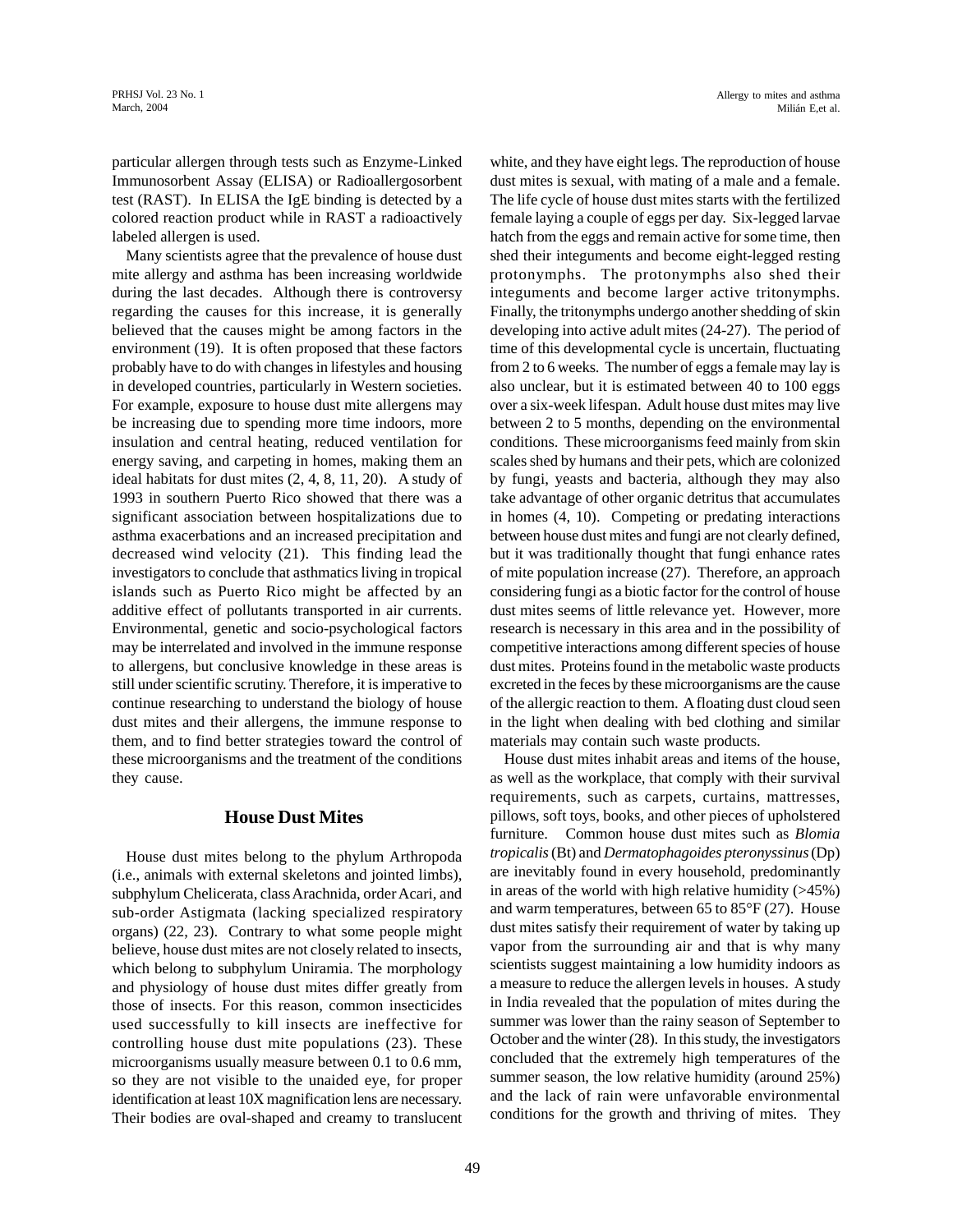also found that the number of house dust mites present in the beds was higher than that of floor dust in most of the homes, concluding that it is probably due to the association of these mites with the human habitat. Moreover, they observed that old and humid houses with poor ventilation were more favorable for the survival of house dust mites in comparison with newer and well ventilated houses. These findings of seasonal variation, house dust mite concentrations and type of dwelling were directly proportional to the severity of allergic attacks in different groups of allergic and asthmatic patients studied simultaneously. In another study of 1997 with asthmatic patients sensitized to house dust mites, the investigators found that changes in airway hyperresponsiveness and other immunological parameters are associated with allergen exposure and seasonal variations (29). They found that there was a tendency to higher concentrations of house dust mite allergens during autumn than in spring. In correlation with this finding was the interesting observation that in the sensitized patients the airway hyperresponsiveness and the concentrations of serum total IgE and house dust mite specific IgE were also higher in autumn. Humidity was also higher during autumn compared with spring.

Certain measures can be followed to control these microorganisms at home. For example, washing fabrics at least weekly in very hot water and using acaricides can kill dust mites. Frequent dry and wet vacuum cleaning helps, although most allergist will recommend getting rid of carpets as well as other similar home items. Putting special covers to mattresses and pillows and using mechanical ventilation systems or air conditioning in the house are also recommended measures. Maintaining the relative humidity below 50% is a key factor for reducing dust mites levels (23, 25). However, these and other meticulous control practices must be followed constantly and for indefinite time, an extremely difficult task for most people. Special mattress covers, acaricides, as well as other anti-allergen products to minimize contact with the dust mites can be expensive and not easily found in stores. These control methods should be used in combination and can have different effects in different homes. For example, the effectiveness of acaricides will depend on method of application, type of carpets and furniture, amount of dust in the house, and quality of post-treatment vacuum cleaning (10). Besides, control of these microscopic creatures has proven to be very difficult because they reproduce themselves relatively rapidly. In the other hand, scientific studies have shown that asthmatic patients who are transferred to high altitudes or mite-free dwellings experienced reduced symptoms such as bronchial hyperreactivity. Therefore, some scientists support dust mite avoidance measures as an effective alternative for controlling allergic diseases (4, 29).

#### *Blomia tropicalis*

*Blomia tropicalis* (Bt) belongs to the Glyciphagidae family. House dust mites in this family are characterized by numerous long dorsal setae (bristles), no dorsal shield, and no anal suckers. Their bodies are covered by minute papillae (26, 30). Members of the genus *Blomia* may be differentiated from other genera in this family because their legs lack a sub-tarsal scale present in the others, and also they have no claw. In addition, there are other subtle morphological differences among the species in this genus that allow differentiation of Bt from the other. These species are usually found in areas with very humid climate, such as the tropics and subtropics, including the island of Puerto Rico, although some of the members may be found in temperate regions (25, 26, 31-33). These mites have been traditionally referred to as "storage mites" or "storedproducts mites" because they have been found mainly in stored grain and flour, barns, hay and straw (5, 22, 34). In the beginnings of scientific research with storage mites they were mostly associated with occupational allergic disease. Nevertheless, Bt and other Glyciphagid mites are also commonly found in homes nowadays, in rural and urban areas and therefore, are included in the "house dust mites" or "domestic mites" group. The biology and ecology of Bt are the least studied among the major house dust mites. However, it has been found in several studies to be an important source of indoor allergens, mostly in the Southern hemisphere (33). Glycyphagid mites and most other common house dust mites have been also found in other habitats such as mammal and bird nests (35). This observation is no surprise considering that human habitats share certain characteristics such as heat, moisture and food availability with these other habitats that make them an ideal dwelling for mites. In a 1997 study in Puerto Rico, Bt was found as the second most common house dust mite with 31.6%, behind *Dermatophagoides pteronyssinus* with 45.6% (31).

## *Dermatophagoides* **and other Species**

*Dermatophagoides* species of house dust mites belong to the family Pyroglyphidae and are the predominant ones in temperate and tropical regions of the world, including North America and Latin America (5). This genus is the most studied as it is evident in the scientific literature. Members of the Pyroglyphidae family are characterized by the presence of anal suckers, an anterior dorsal shield,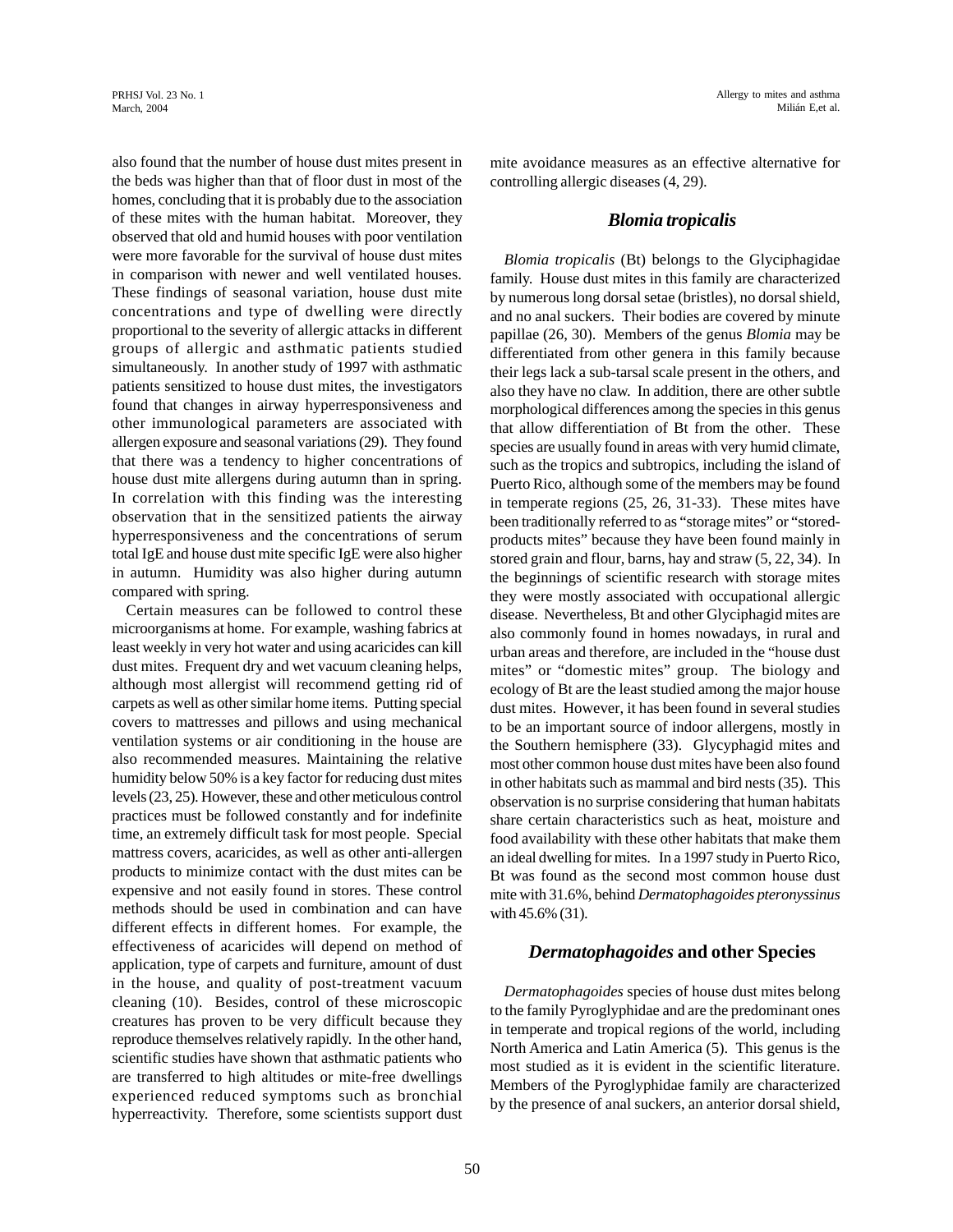and body with "fingerprint" pattern of striations and setae of variable length (26). The term "house dust mites" has been traditionally used to include mainly members of the Pyroglyphidae family that live permanently and almost exclusively in house dust. However, in the Second International Workshop on Mite Allergens and Asthma (1990) it was recommended to use the term "domestic mites" to include this family and also the Glycyphagidae family, to which Bt belongs (5). Among the members of the Pyroglyphidae family, the most common are *Dermatophagoides pteronyssinus* (Dp) and *Dermatophagoides farinae* (Df), both with worldwide distribution. From the 49 species of Pyroglyphidae dust mites, 13 have been found in house dust while the others live mainly in bird nests or feathers (35). In Europe, Japan, North America, New Zealand and Australia the predominant Pyroglyphidae genera are *Dermatophagoides* and *Euroglyphus*, which are closely related (4, 34). In fact, Dp is the most commonly dust mite found in homes in Europe, followed by Df and *Euroglyphus maynei* (Em) (34-36). Em has also been found in Korea, China, India, New Guinea, and Southern United States. In Puerto Rico, Dp, Df and Em are the most common species of house dust mites, along with Bt from the Glyciphagidae family (31, 32). Another species in this family that is being studied is *Dermatophagoides siboney*, which has been found also in tropical environments, including Cuba and Puerto Rico (31, 37, 38).

## **Treatment of House Dust Mite Allergy**

During the past ten to fifteen years, scientists have been investigating new approaches to the treatment of house dust mite allergy. A variety of medications for minimizing allergy symptoms are currently available. However, these medications have to be taken indefinitely and many of them can cause side effects such as drowsiness, which affects the patient's daily performance. Other more effective and non-drowsy medications have to be prescribed and can also be very expensive. Control and avoidance measures at home have to be followed aggressively, and implementation of these practices can be very difficult. Immunotherapy, or hyposensitization, with dust mite allergens is another common preventive therapeutic approach. The patient is injected over a period of 1-4 years with increasing doses of the mite extract until reaching a maintenance dose, starting once a week and reducing the frequency to one or two injections a month depending on the patient's response (24, 39). The aim of this procedure is to gradually induce tolerance to the mite allergens in the patient's immune system. Scientific studies have shown that immunotherapy is an effective treatment, but also

Allergy to mites and asthma Milián E,et al.

indicate that the precise mechanisms involved in immunotherapy are still unclear. Some studies have shown that after the immunotherapy there was a down-regulation in the overall allergen-specific production of inflammatory cytokines such as IL-4, IL-5 and interferon-gamma (IFN-γ) (39, 40). Proposed mechanisms include the switching of the allergic immune reactivity from a  $T_{\rm H}$ 2-type response to a  $T_H$ 1-type (i.e. immune deviation), peripheral T cell unresponsiveness (anergy), or possibly deletion of allergen-reactive lymphocytes. Immunotherapy can be expensive, but it has the advantage of being aimed to the cause of the allergy and not only the symptoms, and thereby to eliminate or reduce dramatically the allergic reaction. It has been documented through extensive studies that immunotherapy may be one of the best therapeutic strategies for dust mite allergy. However, it has been observed that the use of dust mite extracts may involve some disadvantages. One of them is the possibility of anaphylaxis (severe life-threatening allergic reaction), although this is apparently minimized with the application of very small doses over a long period. Additionally, in mite extracts it is difficult to standardize mixtures of allergenic and nonallergenic components, including proteins, carbohydrates and nucleic acids (41, 42). The quality of the extract is influenced by several factors such as the extraction procedure and storage conditions. Certain allergens may not be well represented or may even be degraded during the preparation of the mite extract (43). Consequently, the use of extracts allows the identification of the source of the allergen but not the specific molecule to which the patient is allergic to, nor the determination of IgE levels against a particular allergen. Current diagnosis and treatment of dust mite allergy is mainly based on the use of crude mite extracts. A more effective approach would be to make a diagnosis and design a therapy according to the patient's allergen reactivity profile. This approach would allow the identification of the specific mite allergenic components causing the disease and the measurement of IgE levels against them. It is in this scenario that the design and availability of recombinant allergens play a fundamental role.

## **House Dust Mite Allergens**

The Allergen Nomenclature Sub-Committee, International Union of Immunological Societies (World Health Organization) establishes guidelines for the identification of a molecule as an allergen (44). Only allergens with a frequency of IgE reactivity above 5% will be included in the nomenclature. Also, an allergen may be classified as a "major" or a "minor" allergen depending on whether more or less than 50% of patients tested reacted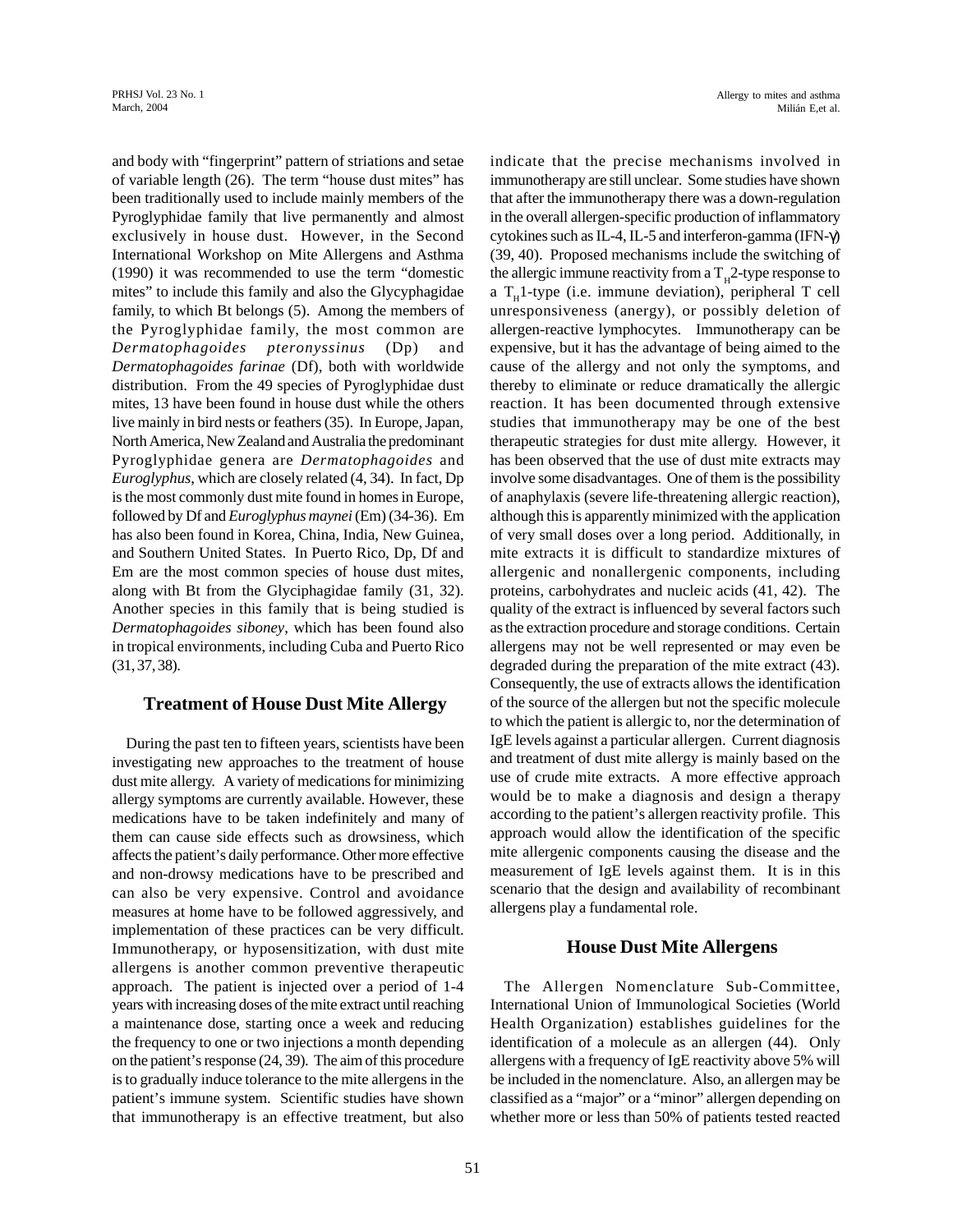with the corresponding allergen-specific IgE in the given system. Of course, there are inherent factors that impose some uncertainty to the determination of IgE prevalence such as choice of test system, criteria for selection of patients, geographic region, environmental conditions and others. Therefore, researchers are encouraged to perform their analysis with a substantial number of patients whenever possible. The Sub-Committee recommends analyzing the defined component for allergenic activity with at least 20-30 human sera from highly allergic individuals (45).

During the past three decades it has been well demonstrated by different scientific investigations that allergens from house dust mites constitute a major etiologic factor of allergies and asthma in many countries around the world (4, 5, 7, 46). Extensive studies have been conducted in search of a better understanding of the biological, chemical and structural properties of dust mite allergens as well as other factors that might be influencing or determining their allergenicity. Thanks to advances in molecular biology technology, the biological function and structural properties of many allergens have been elucidated, although many investigations with allergens are still in progress or are yet to be undertaken. Although the biological function of allergens has not been shown to be the only or the main responsible factor for their allergenicity, it may facilitate the immunological milieu required for specific sensitization toward an allergen or enhance the ability of the protein to trigger an IgE antibody response. For example, scientists have observed that allergenic molecules with enzymatic activity, such as cysteine proteases, irritate the mucosal surface facilitating their own processing (15, 18). The best characterized allergens of house dust mites are those in group 1, which have been identified as cysteine proteases. One of the most studied allergens from this group, Der p 1, seems to enhance allergenicity by several mechanisms such as increasing the permeability of the respiratory mucosa, enhancing antigen processing, promoting IgE synthesis, **and augmenting T**<sub>H</sub>2 cell responses (15, 18, 47). Der p 1 was shown to cleave the low affinity receptor for IgE, CD23, and this action seems to disrupt the negative feedback regulation of IgE synthesis mediated by this receptor (48). However, enzyme function is not essential to trigger IgE responses, as other types of biological functions have been found for several allergens from house dust mites and other sources (7, 10, 18). Other proteins from house dust mites that have shown to be allergenic include group 3 allergens which are serine proteases, group 4 (Der p 4) with amylase activity, group 6 allergens (Der p 6) identified as chymotrypsin-like proteases, group 10 as a tropomyosin (a structural protein), group 13 as a fatty acid binding protein, and allergens from the groups 2, 5, 7, and 12, all with unknown biologic function (7, 18, 49-51). The sensitizing dose of an allergen has been debated in several studies, but in the Indoor Allergens and Asthma: Report of the Third International Workshop it was established as 2 mg allergen/g of dust (100 mites/g) (7).

The structural stability of allergens may also play an important role in the allergic response toward them, as has been shown in some studies where IgE epitopes have been altered or the three-dimensional structure of the protein has been split (15). Allergens have different structures and are classified in different protein families according to their biological function, suggesting that there may be few or no common structural features or intrinsic properties between allergens making them allergenic (18). However, it seems that there is an important connection between biological function, structural integrity and IgE binding capacity for an individual allergen to keep its allergenicity (15). Other factors cannot be ruled out as participants of the sensitization and the allergic reaction toward an allergen, such as genetic predisposition or defects in the regulation of IgE responses of the individual, other possible adjuvants such as hormones, bacterial and viral infections, and the route and degree of exposure (15, 49). In view of these implications, recombinant allergens altered by site-directed mutagenesis to remove IgE epitopes may represent a valuable tool for further research and more effective allergen immunotherapy.

# **Recombinant and Native House Dust Mite Allergens**

Several characteristics describe the ideal recombinant allergen. An effective recombinant allergen must have IgE binding capacity comparable to its natural counterpart, ability to stimulate specific T cells and capacity to induce specific basophil degranulation. In addition, it must be capable of induction of IgE responses in experimental animals and induction of skin reactivity in humans (43). According to these desired characteristics, it has been shown that recombinant allergens offer several important advantages for the diagnostic and therapy of allergies. They can be produced in unlimited quantity and at reasonable costs, and the quality is not affected as has been shown in previous studies (52). These molecules can be more easily standardized, and the content of recombinant allergen cocktails could be accurately defined (46). Recombinant allergens also allow studying the spectrum of specificities of IgE, leading to the identification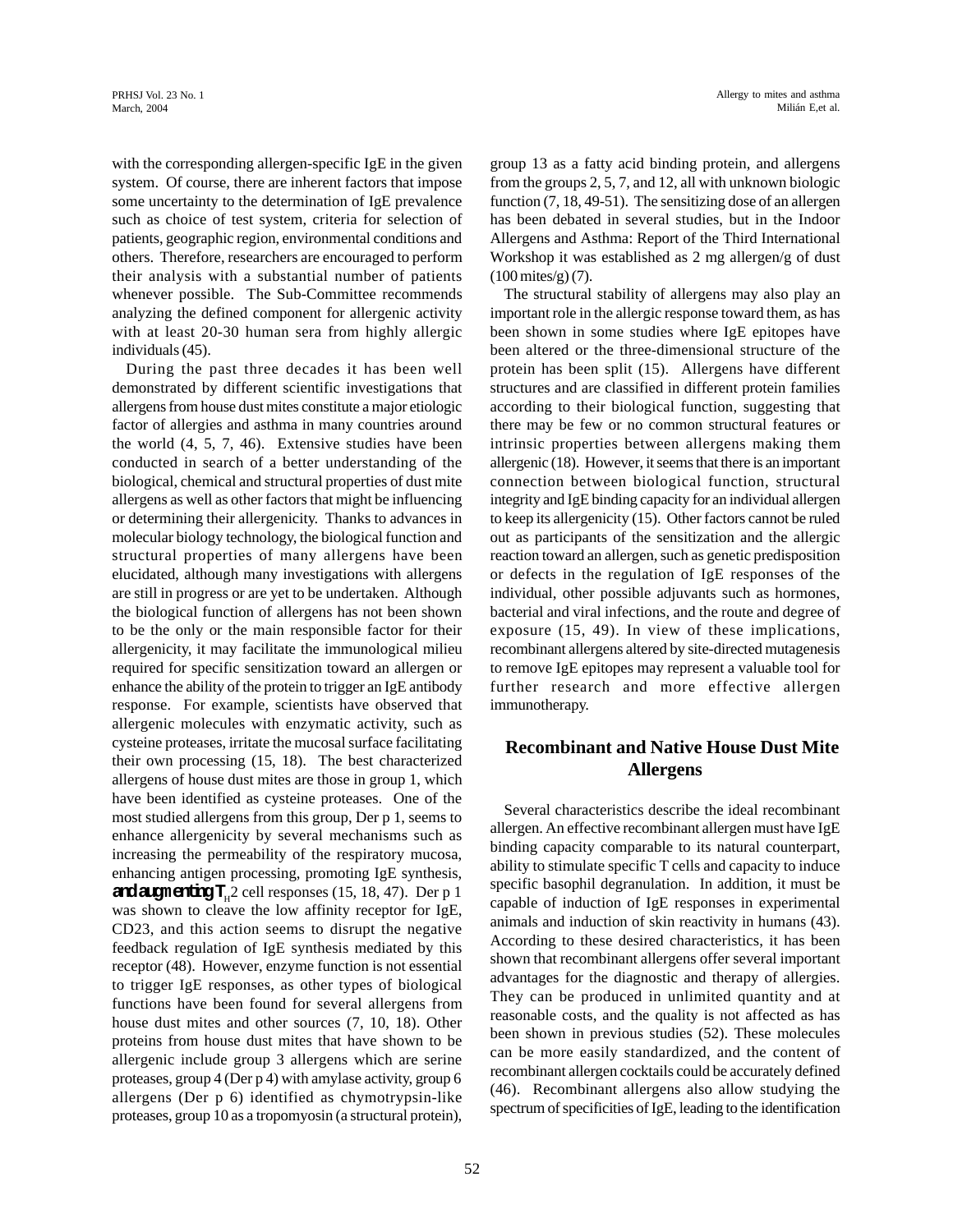of the specific allergenic components causing the allergic reaction in a patient. This means that the reactivity profile of the patient can be traced. In turn, this would allow tailoring the patient's therapy according to their allergen profile and will facilitate monitoring the sensitization to new allergens or the loss of reactivity toward distinct allergens. Another potential advantage of recombinant allergens is that they could be modified to produce derivatives or variants with reduced allergenic activity (18, 52). This means that the recombinant hypoallergenic derivatives would represent a lower risk of side effects or anaphylactic potential during immunotherapy. In addition, a long-term benefit from recombinant dust mite allergens might be the production of allergen variants that retain Tcell epitopes but no longer bind IgE (46). In this way, the possibility of side effects or anaphylactic reactions would be abolished. Many of the house dust mite allergens have been expressed as recombinant proteins and most of them have shown strong reactivity with IgE antibodies, equivalent to that found with native allergens (7, 18, 50). A study showed a strong correlation between RAST levels to native Der f 1 and Der f 2 and their recombinant counterparts (53). The recombinant allergens had almost the same IgE binding capacity as their native counterparts, although the native proteins had slightly higher RAST reactivity than the recombinants. The use of purified native and recombinant allergens has also allowed the identification of cross-reactivity among allergens of different species of house dust mites, a task that was not possible one or two decades ago (54). As established by the scientific literature, the use of recombinant allergens for studying the role of natural allergens in the allergic response as well as for diagnostic and immunotherapeutic purposes looks promising. Of course, it is essential to purify and analyze the natural allergens to compare their biologic activity with that of the recombinant ones and in this way establish a strong basis for the implementation of the recombinant allergens in research and therapy. Therefore, for a more effective and complete approach, research with house dust mites should be directed toward both, the characterization of native allergens, and the cloning and expression of their recombinant counterparts.

During the past decade, a variety of recombinant allergens have been produced through molecular biology techniques and the number of available recombinant allergens is increasing (43, 52). This achievement has allowed the identification and characterization of individual allergenic components of several house dust mite species. Molecular cloning has allowed identification of major allergens from the most common house dust mites such as Bt, Dp and Em. More than ten allergens have been cloned from the genus *Dermatophagoides* (family Pyroglyphidae) and many have been expressed as recombinant proteins in bacterial or yeast cells (18, 55). Early in the 1990s, a group 1 allergen (Eur m 1) from Em was characterized resulting in approximately 85% sequence identity with Der p 1 (56). Many antigens from Df have also been characterized as important allergens, including Der f 1, Der f 2, Mag 1, Mag 3 and Mag 29. Interestingly, Mag 3 was found to have a high molecular weight of 177 kDa, opposing to the traditional findings that house dust mite allergens fall mostly in the range of 10-70 kDa (57). Many cross-reactivity studies have also been conducted with allergens from different species such as *Dermatophagoides* species, *Lepidoglyphus destructor* (family Glycyphagidae) and Bt (37, 38, 58, 59).

A recombinant protein from Bt designated Blo t 5 was cloned and expressed, finding approximately 43% homology with Der p 5 (molecular weight: 14 kDa) from Dp. The recombinant protein was screened with 139 individual sera from patients with asthma from Brazil, Florida and Puerto Rico, and it was found 69% with IgE antibodies to the recombinant protein, concluding that it was an important allergen. The cDNA clone codes for a mature protein of a predicted molecular mass of 13,876 Daltons, and it was the first Bt allergen to be cloned and fully sequenced. The investigators conclude that there is strong evidence to support that allergens from Bt are an independent causative agent of sensitization among patients with asthma living in tropical areas. Also, the study of IgE reactivity with Blo t 5 and Der p 5 supports the notion of Bt allergens as species-specific and therefore should be included in diagnostic procedures of dust mite allergies, particularly in tropical and subtropical regions of the world (60, 61). Later, in another study, Blo t 5 showed low to moderate levels of cross-reactivity (<60% crossinhibition, with very high concentration of protein) with allergens from Dp, even with its counterpart, Der p 5, which shares 43% homology with Blo t 5. These results provided additional evidence for the independent role of Bt allergens as a source of sensitization (62).

In 1996, Caraballo and collaborators characterized at the molecular level an allergen designated Bt-M, using a cDNA library isolated from whole Bt. Through immunoadsorption and IgE binding frequency studies, they found that the recombinant protein shares at least one allergenic epitope with three native allergens of this mite, which have molecular weights of 11-13, 14 and 16 kDa and are considered important allergens. These investigators also found no cross-reactivity between Bt-M and group 2 allergens of Dp. However, they found that the predicted molecular weight of Bt-M is only 8,373 Daltons and the sequence for their clone has significant homology with Der p 5, which has a molecular weight of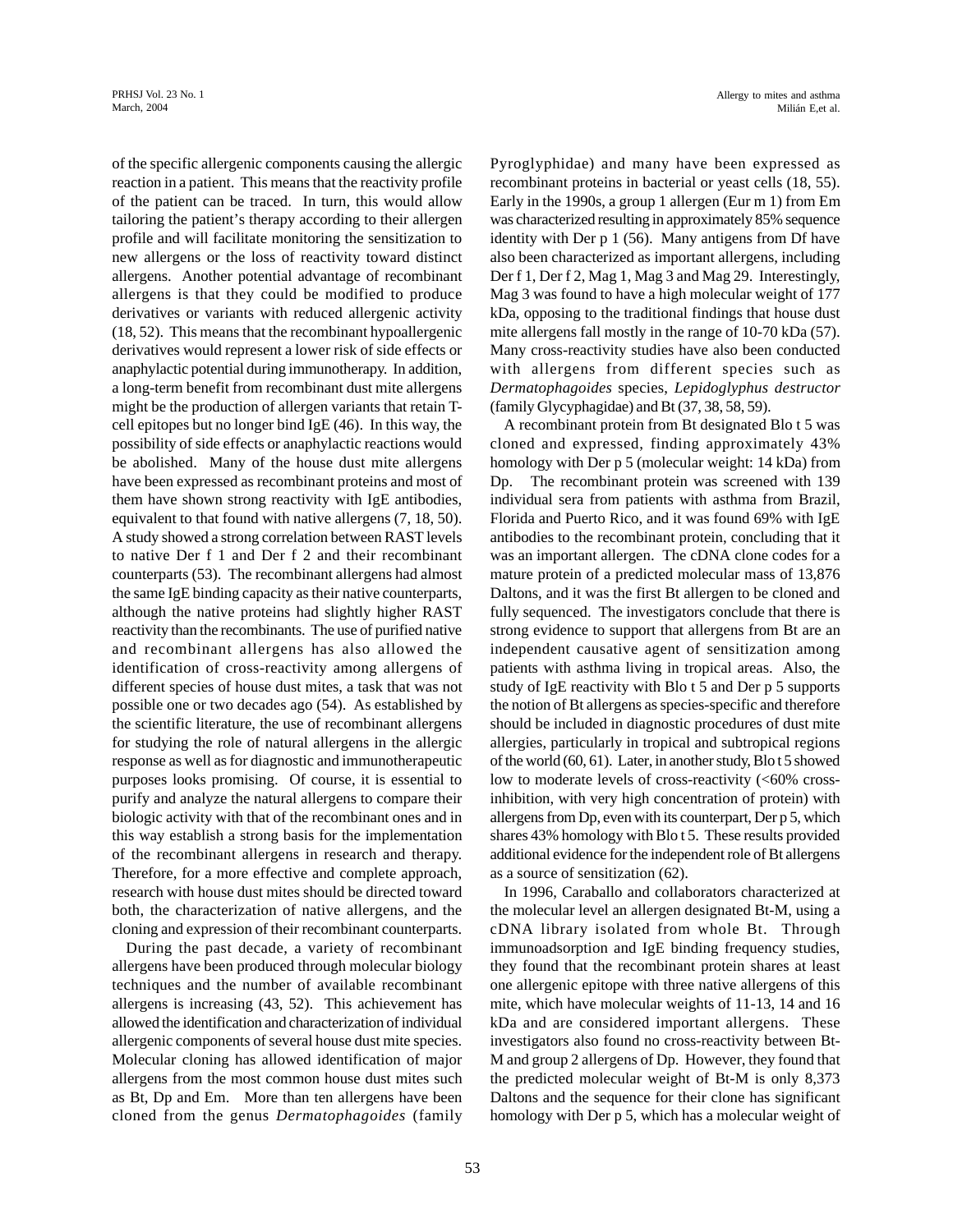13,585 Da, suggesting that they had identified a partial clone of Blo t 5 (63). Later, in 1998, Caraballo and collaborators found that Bt-M is the C-terminal segment of Blo t 5 and has significant cross-reactivity with Der p 5 (64). Puerta and collaborators analyzed a cDNA coding for another Bt allergen, called Bt11a, finding 50% frequency of IgE binding and concluding that it was an important allergen (65). Caraballo and coworkers reported the subcloning and sequencing of a cDNA clone from Bt called Bt6. This clone encoded a 130-amino acid protein of 14.8 kDa and showed 11% of IgE reactivity when tested with allergic patient sera (66). Further characterization of Bt6, which had been officially named Blo t 13, was performed. This allergen showed sequence similarity to a family of cytosolic lipid transport proteins (cLTPs) and therefore, represents the first mite allergen with a function in the fatty acid binding protein//lipocalin superfamily of allergens. That given that cLTPs have a highly conserved structure and a very important biological function, it is highly probable that other mite species have homologues to Blo t 13. The study of other mite species for such homologues could aid in understanding the biological function and allergenicity of this and other lipid binding proteins (67). Recently, two monoclonal antibodies against recombinant Blo t 13 were designed and their specificity for it was tested by immunoblotting. Both monoclonal antibodies recognized the same or close epitopes on the rBlo t 13 molecule. It is also found that *Dermatophagoides siboney* could have an allergen homologous to rBlo t 13 since it showed 84% inhibition of the binding of the monoclonal antibodies to rBlo t 13 in ELISA inhibition assays. These monoclonal antibodies facilitate further immunological and structural studies of rBlo t 13 (68).

Yi and coworkers reported the isolation and sequencing of a new allergen from Bt designated Blo t 10. This allergen is a tropomyosin with up to 96% of amino acid identity to other group 10 mite allergens such as Der p 10. Tropomyosin is a muscle protein that has been shown to be an important allergenic component in several invertebrate species. The investigators studied Blo t 10 simultaneously with Der p 10 and conclude that although they are highly conserved and show significant crossreactivity among them, they do have unique IgE epitopes. Therefore, in regions where these two dust mites are prevalent, both of these allergens should be included in the diagnosis of dust mite allergy (69).

A group 1 recombinant allergen from Bt, designated Blo t 1, has been cloned and expressed (70). rBlo t 1 encodes a 221 amino acid mature protein with a molecular mass of 25 kDa. In addition, rBlo t 1 shares 35% identity with three house dust mite cysteine proteases previously characterized Der p 1, Der f 1 and Eur m 1. This Bt recombinant protein exhibited 62% of IgE reactivity when tested with sera from Bt-positive patients. Therefore, rBlot t 1 is a major house dust mite allergen and it represents a useful tool for further research of the mechanisms involved in allergy and diagnosis of Bt hypersensitivity.

Recently, the cloning and molecular characterization of a cDNA from Bt homologous to dust mite group 3 allergens were reported (71). The clone, identified as Bt2-3, encodes a predicted mature protein of 231 amino acid residues with an estimated molecular weight of 27.5 kDa, and was shown to have significant sequence homology (48-54%) with other mite-derived serine proteases (trypsin-like proteases).

Another allergen from Bt is Blo t 11 which exhibits homology with different invertebrate paramyosins. rBlo t 11 reacted positively with 52% of sera from asthmatic patients exhibiting potentially important allergenic activity (72).

#### **Conclusions**

The allergenic role of Bt has been supported by several studies concerning the IgE binding capacity of Bt allergens and the cross-reactivity studies among Bt and other common house dust mites such as the Pyroglyphid members as well as other Glyciphagid mites. These studies have concluded that there is low cross-reactivity between allergens from these mites and that Bt possesses important species-specific allergens which have shown significant IgE binding frequency. It is important to include Bt in diagnostic and therapeutic strategies for house dust-mite induced allergy and asthma, particularly in areas, as Puerto Rico, where Bt exposure and sensitization are high. Therefore, there is a need for more studies regarding the allergens of this house dust mite and its role in allergies and asthma. This type of study, as well as other approaches toward the understanding of the allergic response to house dust mites, can be facilitated by the use of purified native and recombinant allergens. There is plenty of evidence presented by many researchers during the last two or three decades that recombinant DNA technology and other molecular biology and immunological techniques are very useful and promising tools in many areas of research and in medical applications.

#### **Resumen**

Los ácaros del polvo doméstico constituyen una importante fuente de alergenos asociados con asma y condiciones alérgicas. El asma es una condición respiratoria que afecta a millones de individuos en todo el mundo y cuya prevalencia está en constante aumento. Las especies más comunes de ácaros domésticos incluyen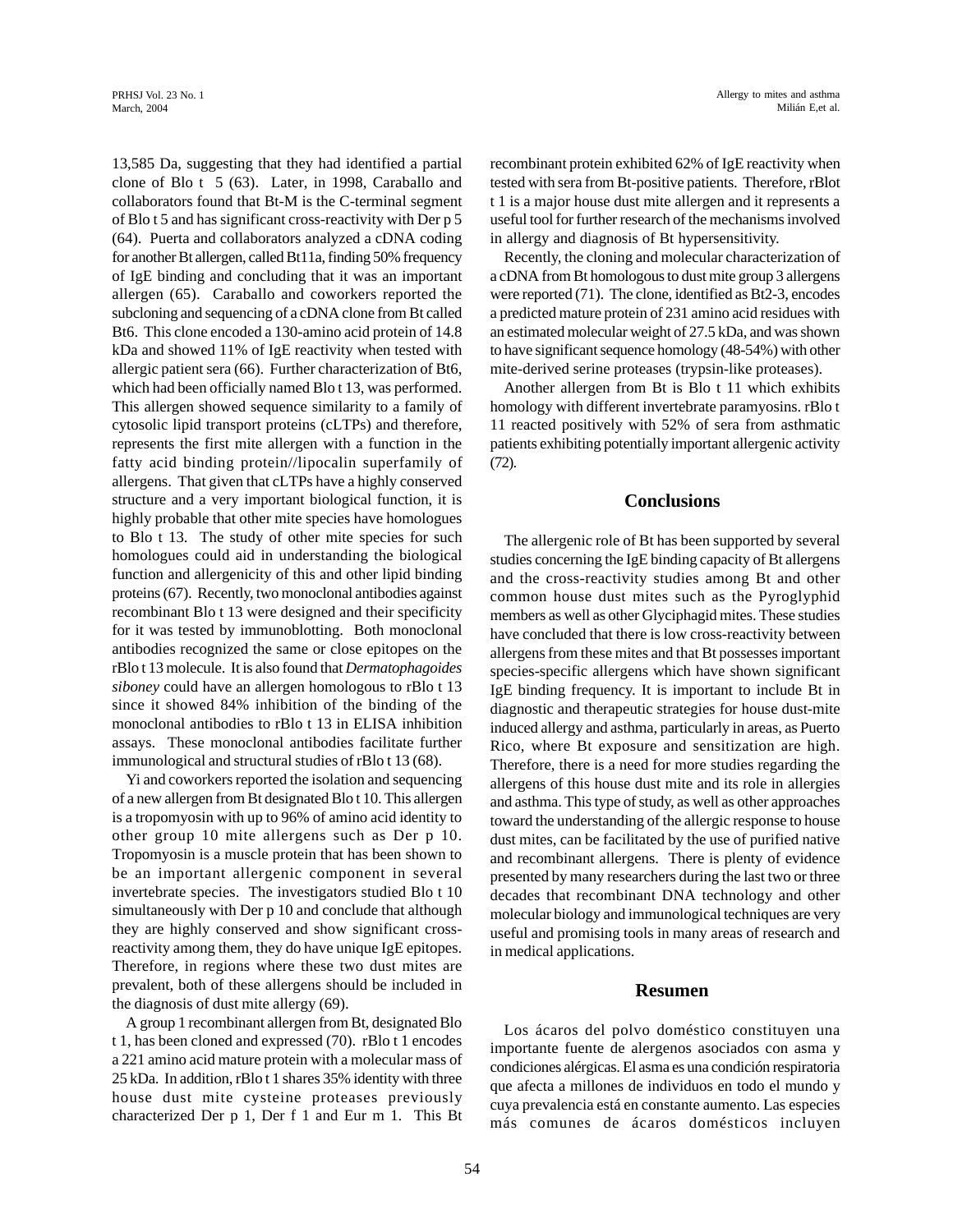*Dermatophagoides pteronyssinus* (Dp), *Dermatophagoides farinae* (Df), *Euroglyphus maynei* (Em) y *Blomia tropicalis* (Bt). En las tres últimas décadas se han identificado y caracterizado a nivel molecular importantes alergenos de estas especies; sin embargo, el estudio de los alergenos de Bt ha sido menos intenso, a pesar de la importancia de este ácaro en regiones tropicales y subtropicales del mundo, incluyendo Puerto Rico. Es importante incluir a Bt en estrategias diagnósticas y terapéuticas, particularmente en áreas donde la exposición y sensibilización a Bt es alta. La tecnología de ADN recombinante, así como otras técnicas inmunológicas y de biología molecular, han jugado un rol fundamental en el estudio de la biología de los ácaros y su rol en el desarrollo de condiciones alérgicas y asma permitiendo conocer los mecanismos inmunológicos envueltos. La continuidad de investigaciones sobre alergenos de ácaros domésticos permitirá el desarrollo de diagnósticos y terapias efectivas. El objetivo de esta revisión es describir los aspectos más importantes del rol de los ácaros como factor de riesgo de asma y alergia, y los últimos hallazgos sobre alergenos de estos organismos, principalmente aquellos derivados de Bt.

## **Acknowledgment**

This study was supported, in part, by awards NIGMS MBRS-SCORE SO6-GM08224 and NIGMS MBRS-RISE R25 GM61838, and by the Associate Deanship of Biomedical Sciences, School of Medicine, Medical Sciences Campus, UPR.

#### **References**

- 1. Flaum M, Lum Lung C, Tinkelman D. Take control of highcost asthma. J Asthma 1997; 34: 5-14.
- 2. Downs SH, Marks GB, Sporik R, Belosouva EG, Car NG, Peat JK. Continued increase in the prevalence of asthma and atopy. Arch Dis Child 2001; 84: 20-23.
- 3. Mannino DM, Homa DM, Akinbami LJ, Moorman JE, Gwynn C, Redd SC. Surveillance for Asthma – United States, 1980- 1999. Centers for Disease Control and Prevention (CDC) Surveillance Summaries, March 29, 2002: MMWR 2002; 51 (SS01): 1-13.
- 4. Platts-Mills TAE, de Weck AL. Dust mite allergens and asthma – a worldwide problem. J Allergy Clin Immunol 1989; 83: 416- 427.
- 5. Platts-Mills TAE, Thomas WR, Aalberse RC, Vervloet D, Chapman MD. Dust mite allergens and asthma: report of a second international workshop. J Allergy Clin Immuno 1992; 89: 1046-1060.
- 6. Sporik R, Chapman MD, Platts-Mills TAE. House dust mite exposure as a cause of asthma. Clin Exp Allergy 1992; 22: 897- 906.
- 7. Platts-Mills TAE, Thomas WR, Aalberse RC, Vervloet D, Chapman MD. Indoor allergens and asthma: report of the third international workshop. J Allergy Clin Immunol 1997;

100: S2-24.

- 8. Squillace SP, Sporik RB, Rakes G, et.al. Sensitization to dust mites as a dominant risk factor for asthma among adolescents living in central Virginia. Am J Respir Crit Care Med 1997; 156: 1760-1764.
- 9. Terreehorst I, Oosting AJ, Tempels-Pavlica Z, et. al. Prevalence and severity of allergic rhinitis in house dust mite-allergic patients with bronchial asthma or atopic dermatitis. Clin Exp Allergy 2002; 32: 1160-1165.
- 10.Colloff MJ, Ayres J, Carswell F, et. al. The control of allergens of dust mites and domestic pets: a position paper. Clin Exp Allergy 1992; 22 Suppl 2: 1-28.
- 11.American Academy of Allergy, Asthma and Immunology, Inc. (AAAAI). The Allergy Report. 2000. http://www.aaaai.org/ar.
- 12.Krug N, Frew AJ. The Th2 cell in asthma: initial expectations yet to be realized. Clin Exp Allergy 1997; 27: 142-150.
- 13.Vogel G. New clues to asthma therapies. Science 1997; 276: 1643-1646.
- 14.Abbas AK, Lichtman AH, editors. Cellular and molecular immunology. Philadelphia:Saunders; 2003. 432-452.
- 15.Bufe A. The biological function of allergens: relevant for the induction of allergic diseases? Int Arch Allergy Immunol 1998; 117: 215-219.
- 16.Janeway CA, Travers P, Walport M, Shlomchik M, editors. Immunobiology, the immune system in health and disease. New York: Garland Publishing; 2001. p. 471-500.
- 17.Tovey ER, Baldo BA. Characterization of allergens by protein blotting. Electrophoresis 1987; 8: 452-463.
- 18.Chapman MD, Smith AM, Vailes LD, Arruda LK, Dhanaraj V, Pomas A. Recombinant allergens for diagnosis and therapy of allergic disease. J Allergy Clin Immunol 2000; 106: 409-418.
- 19.Strannegard O, Strannegard IL. The causes of the increasing prevalence of allergy: is atopy a microbial deprivation disorder? Allergy 2001; 56: 91-102.
- 20.Ring J. Allergy and modern society: does 'western life style' promote the development of allergies? Int Arch Allergy Immunol 1997; 113: 7-10.
- 21.Montealegre F, Chardon D, Tarrats H. Environmental factors precipitating bronchial asthma exacerbations in southern Puerto Rico: a pilot study. J Asthma 1993: 30: 219-227.
- 22.Colloff MJ. Taxonomy and identification of dust mites. Allergy 1998; 53 Suppl 48: 7-12.
- 23.Arlian LG, Platts-Mills TA. The biology of dust mites and the remediation of mite allergens in allergic disease. J Allergy Clin Immunol 2001; 107: 406-413.
- 24.Vona I. Immunotherapy for house dust allergy. Clin Otolaryngol 1997; 22: 52-56.
- 25.Hallas TE. The biology of mites. Allergy 1991;46 Suppl 11:6-9.
- 26.Colloff MJ, Spieksma FThM. Pictorial keys for the identification of domestic mites. Clin Exp Allergy 1992; 22: 823-830.
- 27.Hart BJ. Life cycle and reproduction of house-dust mites: environmental factors influencing mite populations. Allergy 1998; 53 Suppl 48: 13-17.
- 28.Tilak ST and Jogdand SB. House dust mites. Ann Allergy 1989; 63: 392-397.
- 29.Van der Heide S, de Monchy JGR, De Vries K, Dubois AEJ, Kauffman HF. Seasonal differences in airway hyperresponsiveness in asthmatic patients: relationship with allergen exposure and sensitization to house dust mites. Clin Exp Allergy 1997; 27: 627-633.
- 30.Van Bronswijk JEMH, de Cock AWAM, Oshima A. The genus *Blomia* Oudemans (Acari: Glycyphagidae). Acarologia 1973; 15: 477-489.
- 31.Montealegre F, Quiñones C, Michelen V, et al. Prevalence of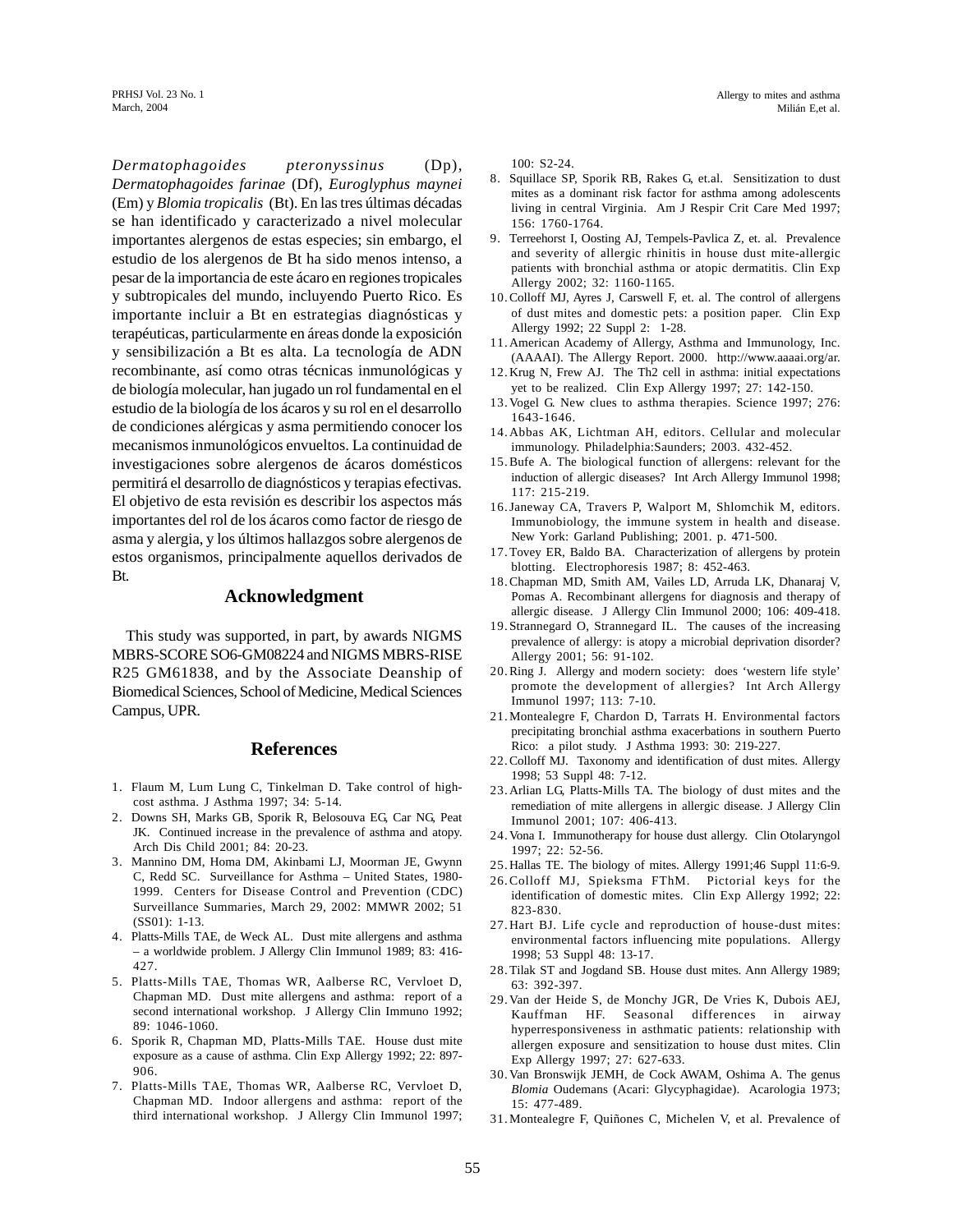skin reactions to aeroallergens in asthmatics of Puerto Rico. P R Health Sci J 1997; 16: 359-367.

- 32.Montealegre F, Sepúlveda A, Bayona M, Quiñones C, Fernández-Caldas E. Identification of the domestic mite fauna of Puerto Rico. P R Health Sci J. 1997; 16: 109-116.
- 33.Van Hage-Hamsten M, Johansson E. Clinical and immunological aspects of storage mite allergy. Allergy 1998; 53 Suppl 48: 49-53.
- 34.Fernández-Caldas E. Mite species of allergologic importance in Europe. Allergy 1997; 52: 383-387.
- 35.Colloff MJ. Distribution and abundance of dust mites within homes. Allergy 1998; 53 (Suppl. 48): 24-27.
- 36.Morgan MS, Arlian LG, Barnes KC, Fernández-Caldas E. Characterization of the allergens of the house dust mite *Euroglyphus maynei*. J Allergy Clin Immunol 1997; 100: 222- 228.
- 37.Ferrándiz R, Casas R, Dreborg S. Cross-reactivity between *Dermatophagoides siboney* and other domestic mites. Int Arch Allergy Immunol 1998; 116: 206-214.
- 38.Ferrándiz R, Casas R, Dreborg S, Einarsson R, Fernández B. Crossreactivity between *Dermatophagoides siboney* and other house dust mite allergens in sensitized asthmatic patients. Clin Exp Allergy 1995; 25: 929-934.
- 39.O'Brien RM, Byron KA, Varigos GA, Thomas WR. House dust mite immunotherapy results in a decrease in Der p 2-specific IFN-g and IL-4 expression by circulating T lymphocytes. Clin Exp Allergy 1997; 27: 46-51.
- 40.Durham SR. Allergic inflammation: cellular aspects. Allergy 1999; 54: 18-20.
- 41.Valenta R, Vrtala S. Recombinant allergens for specific immunotherapy. Allergy 1999; 54: 43-44.
- 42.Schmid-Grendelmeir P, Crameri R. Recombinant allergens for skin testing. Int Arch Allergy Immunol 2001; 125: 96-111.
- 43.Valenta R, Vrtala S, Laffer S, Spitzauer S, Kraft D. Recombinant allergens. Allergy 1998; 53: 552-561.
- 44.Nedergaard Larsen J, Lowenstein H. Allergen nomenclature. J Allergy Clin. Immunol. 1996; 97: 577-578.
- 45.Marsh DG, Goodfriend L, Piao King T, Lowenstein H, Platts-Mills TAE. Allergen nomenclature. Int Arch Allergy Appl Immun 1988; 85: 194-200.
- 46.Chapman MD, Smith AM, Vailes LD, Arruda LK. Recombinant mite allergens: new technologies for the management of patients with asthma. Allergy 1997; 52: 374-379.
- 47.Cromwell O. What are allergens? Allergy 1999; 54: 7-8.
- 48.Schulz O, Sutton BJ, Beavil RL, et al. Cleavage of the lowaffinity receptor for human IgE (CD23) by a mite cysteine protease: nature of the cleaved fragment in relation to the structure and function of CD23. Eur J Immunol 1997; 27: 584-588.
- 49.Robinson C, Kalsheker NA, Srinivasan N, et al. On the potential significance of the enzymatic activity of mite allergens to immunogenicity. Clues to structure and function revealed by molecular characterization. Clin Exp Allergy 1997; 27: 10- 21.
- 50.Thomas WR, Smith W. Towards defining the full spectrum of important house dust mite allergens. Clin Exp Allergy 1999; 29: 1583-1587.
- 51.Stewart GA, Robinson C. The immunobiology of allergenic peptidases. Clin Exp Allergy 2003; 33: 3-6.
- 52.Kraft D, Ferreira F, Vrtala S, et al. The importance of recombinant allergens for diagnosis and therapy of IgE-mediated allergies. Int Arch Allergy Immunol 1999; 118: 171-176.
- 53.Noguchi E, Shibasaki M, Nishiyama C, Okumura Y, Takita H. IgE responsiveness to *Dermatophagoides farinae* in young

asthmatic children: IgE binding study using recombinant allergens of Der f 1, Der f 2 and mutant proteins of Der f 2. Int Arch Allergy Immunol 1996; 110: 380-387.

- 54.Pauli G. Evolution in the understanding of cross-reactivities of respiratory allergens: the role of recombinant allergens. Int Arch Allergy Immunol 2000; 123: 183-196.
- 55.Lynch NR, Thomas WR, Garcia NM, et al. Biological activity of recombinant Der p 2, Der p 5, and Der p 7 allergens of the house-dust mite *Dermatophagoides pteronyssinus*. Int Arch Allergy Immunol 1997; 114: 59-67.
- 56.Kent NA, Hill MR, Keen JN, Holland PWH, Hart BJ. Molecular characterization of group 1 allergen *Eur m* 1 from house dust mite *Euroglyphus maynei*. Int Arch Allergy Immunol 1992; 99: 150-152.
- 57.Fujikawa A, Ishimaru N, Seto A, et al. Cloning and characterization of a new allergen, Mag 3, from the house dust mite, *Dermatophagoides farinae*: cross-reactivity with highmolecular weight allergen.Mol Immunol 1996; 33: 311-319.
- 58.Smith AM, Benjamin DC, Hozic N, et al. The molecular basis of antigenic cross-reactivity between the group 2 mite allergens. J Allergy Clin Immunol. 2001; 107: 977-984.
- 59.Fonseca L, Díaz AM. IgE reactivity from serum of *Blomia tropicalis* allergic patients to the recombinant protein Blo t 1. P R Health Sci J 2003; 22:353-357.
- 60.Arruda LK, Fernández-Caldas E, Naspitz CK, Montealegre F, Vailes LD, Chapman MD. Identification of *Blomia tropicalis* allergen Blo t 5 by cDNA cloning. Int Arch Allergy Immunol 1995; 107: 456-457.
- 61.Arruda LK, Vailes LD, Platts-Mills TAE, et al. Sensitization to *Blomia tropicalis* in patients with asthma and identification of allergen Blo t 5. Am J Respir Crit Care Med 1997; 155: 343- 350.
- 62.Chew FT, Yi FC, Chua KY, et al. Allergenic differences between the domestic mites *Blomia tropicalis* and *Dermatophatoides pteronyssinus*. Clin Exp Allergy; 1999; 29: 982-988.
- 63.Caraballo L, Avjiouglu A, Marrugo J, Puerta L, Marsh D. Cloning and expression of complementary DNA coding for an allergen with common antibody-binding specificities with three allergens of the house dust mite *Blomia tropicalis*. J Allergy Clin Immunol 1996; 98: 573-579.
- 64.Caraballo L, Mercado D, Jiménez S, Moreno L, Puerta L, Chua KY. Analysis of the cross-reactivity between BtM and Der p 5, two group 5 recombinant allergens from *Blomia tropicalis* and *Dermatophagoides pteronyssinus*. Int Arch Allergy Immunol 1998; 117: 38-45.
- 65.Puerta L, Caraballo L, Fernandez-Caldas E, et al. Nucleotide sequence analysis of a complementary DNA coding for a *Blomia tropicalis* allergen. J Allergy Clin Immunol 1996; 98: 932- 937.
- 66.Caraballo L, Puerta L, Jiménez S, et al. Cloning and IgE binding of a recombinant allergen from the mite *Blomia tropicalis*, homologous with fatty acid-binding proteins. Int Arch Allergy Immunol 1997; 112: 341-347.
- 67.Puerta L, Kennedy MW, Jiménez S, Caraballo L. Structural and ligand binding analysis of recombinant Blo t 13 allergen from *Blomia tropicalis* mite, a fatty acid binding protein. Int Arch Allergy Immunol 1999; 119: 181-184.
- 68.Labrada M, Uyema K, Sewer M, et al. Monoclonal antibodies against Blo t 13, a recombinant allergen from *Blomia tropicalis*. Int Arch Allergy Immunol 2002; 129: 212-218.
- 69.Yi FC, Cheong N, Shek PCL, Wang DY, Chua KY, Lee BW. Identification of shared and unique immunoglobulin E epitopes of the highly conserved tropomyosins in *Blomia tropicalis* and *Dermatophagoides pteronyssinus*. Clin Exp Allergy 2002; 32: